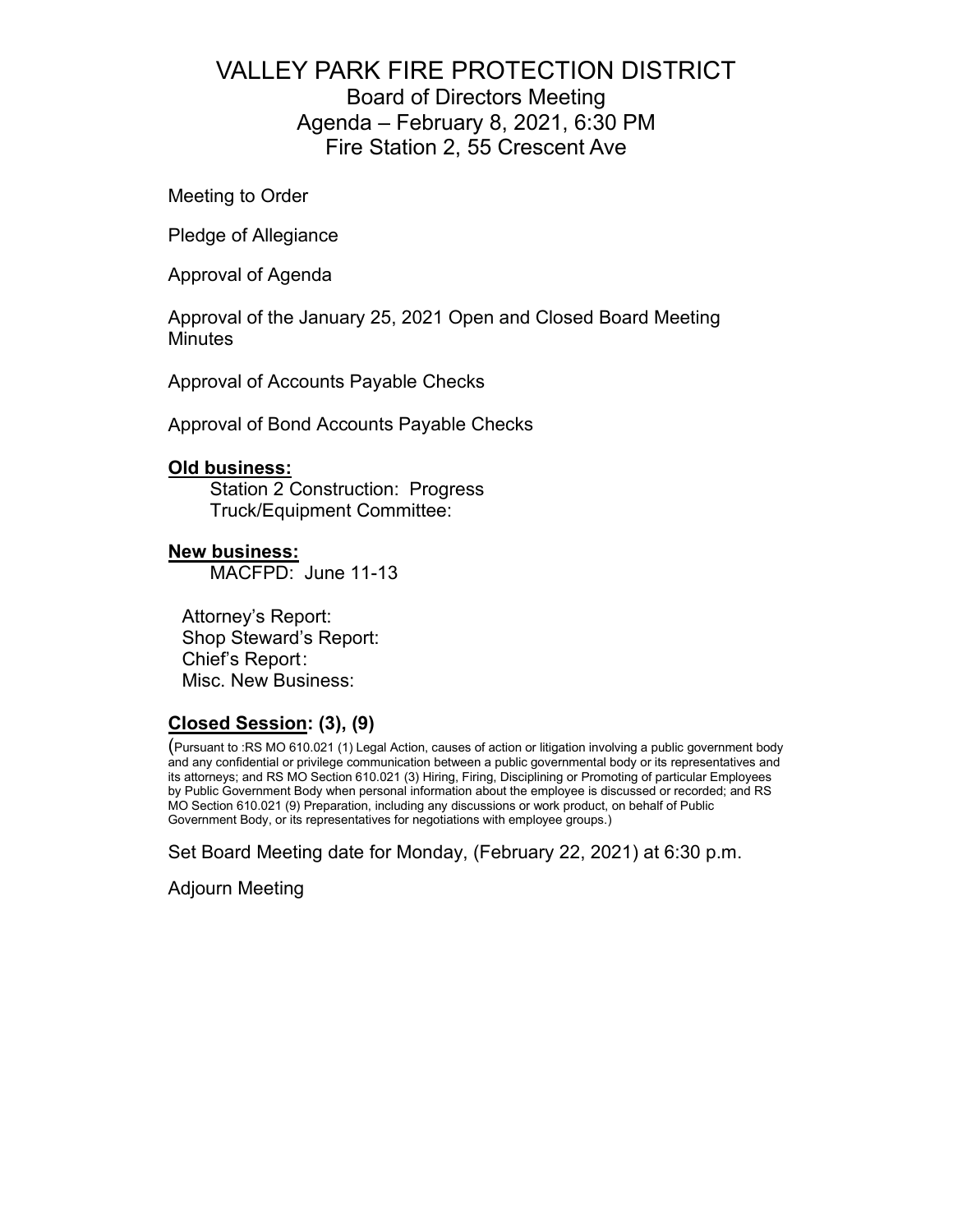# **VALLEY PARK FIRE PROTECTION DISTRICT Board of Directors Meeting Minutes** January 25, 2021, 6:30 PM Fire Station 1, 55 Crescent Avenue

Meeting to Order: 6:30PM

Attendance: Director Schmitt, Director Wilburn, Director Webster, Chief Polk, Assistant Chief VanGaasbeek, Deputy Chief Poleski, Steward Trower, Attorney Wolfe, Accountant Rognan, Steve Hoover, Tim Elli, Various staff members and family.

Pledge of Allegiance: Led by Director Webster

Approval of Agenda: A motion was made to approve the agenda. 1<sup>st</sup> Director Webster, 2<sup>nd</sup> Director Wilburn. Motion passed 3-0.

Swearing in Ceremony: The following members were sworn in; Captain Kirchhoff: Privates- Brookshire, Hager, Manning, Pottgen, Schneider, and Wersching.

Approval of the January 11, 2021 Open and Closed Board Meeting Minutes: A motion was made to approve the January 11, 2021 open and closed minutes. 1<sup>st</sup> Director Schmitt, 2<sup>nd</sup> Director Wilburn. Motion passed 3-0.

Approval of Accounts Payable Checks: A motion was made to approve the accounts payable. 1<sup>st</sup> Director Wilburn, 2<sup>nd</sup> Director Schmitt, Motion passed 3-0.

Approval of Bond Accounts Payable Checks: A motion was made to approve the bond payables. 1<sup>st</sup> Director Wilburn, 2<sup>nd</sup> Director Schmitt. Motion passed 3-0.

### **Old business:**

Station 2 Construction: Station 2 progress was discussed. Steve Hoover spoke regarding the cost saving changes and showed samples. After discussion, A motion was made to approve using the same stone with a different processor and change to the less expensive roofing and signage material. 1<sup>st</sup> Director Webster, 2<sup>nd</sup> Director Schmitt. Motion passed.

Steve Hoover presented the increase in engineering cost related to the required ADA changes in the amount of \$7600. A motion was made to approve the cost of \$7600. 1st Director Webster, 2nd Director Schmitt. Motion passed 3-0.

Tim Elli spoke regarding the builder's risk insurance and recommend purchasing in the amount of \$2800. A motion was made to purchase the builders risk insurance in the amount of \$2800. 1<sup>st</sup> Director Webster, 2<sup>nd</sup> Director Wilburn. Motion passed 3-0.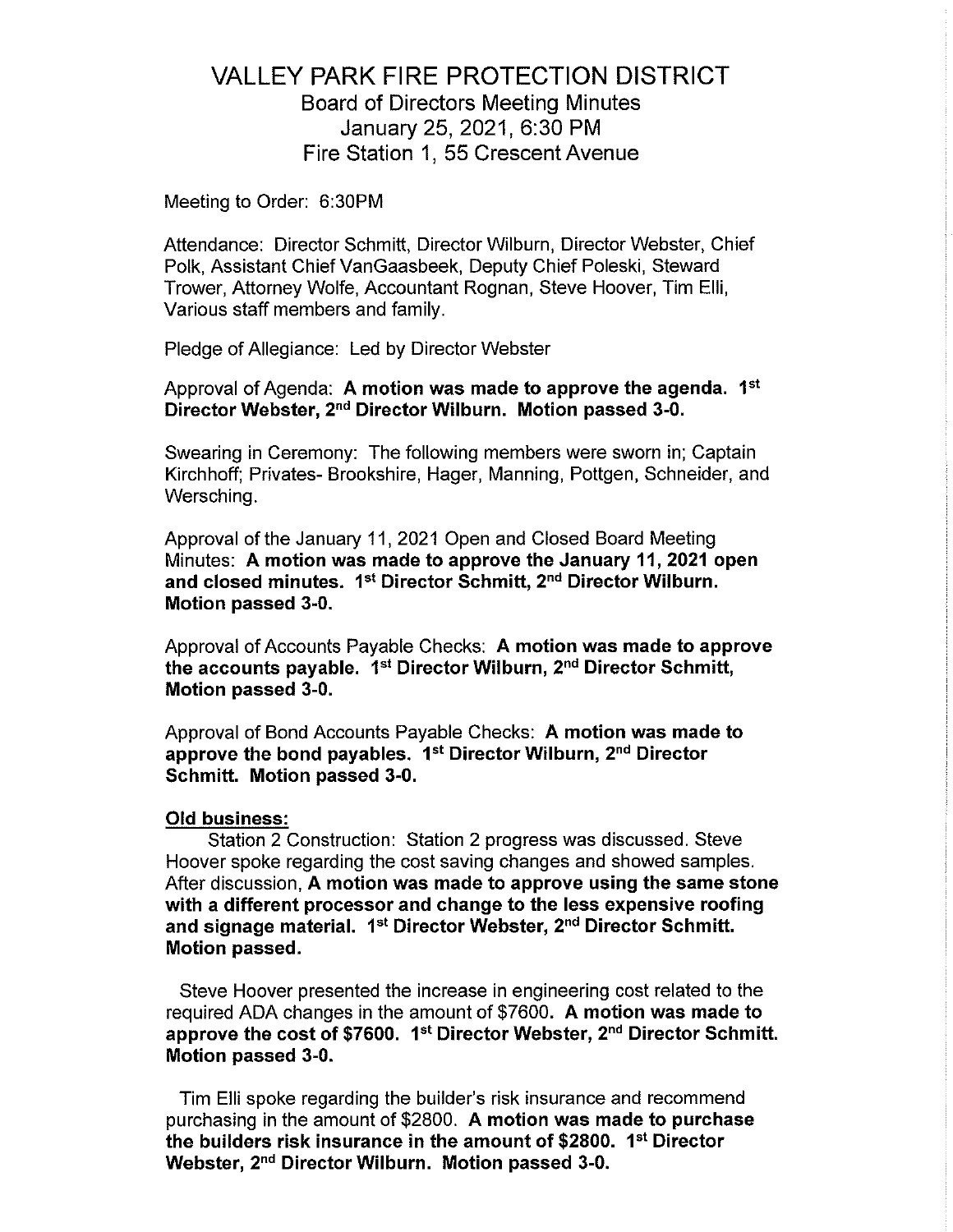Chief Polk spoke regarding the cost to have the hydrant removed from the build site in the amount of \$8300. This has been sent to Cresa for review.

Covid Funds: Chief Polk advised that the Covid funds were moved back to use them for equipment.

Truck/Equipment Committee: Chief Polk spoke regarding the equipment committee. The committee will bring cost to a future meeting.

#### **New business:**

Finance Report: Accountant Rognan gave the finance report.

Annual Board Training: Chief Polk spoke regarding board training at winter fire school.

Election Certification: Chief Polk spoke regarding the April election. Director Schmitt was the only candidate that signed up so no election will be needed. Chief will deliver the certification to the County.

ACH Payments: Chief Polk spoke regarding the Post office and late payment arriving due to the slow deliveries. After discussion it was decided to continue using USPS.

Hydrostatic Testing: AC VanGaasbeek presented the costs for testing. After discussion it was decided to us Sentinel for the testing.

Foam: Foam cost and needs were discussed. AC VanGaasbeek will be purchasing new foam for 1925.

Attorney's Report: None

Shop Steward's Report: Steward Trower spoke regarding the shops desire to pursue a better ISO rating. He also spoke regarding t-shirts and changing to a new vendor. Covid was discussed and it was decided to continue to treat the employees in the same way we have in the past by not charging them sick time for Covid.

Chief's Report: None

Misc. New Business: None

### Closed Session: (3), (9) A motion was made to enter closed session. 1<sup>st</sup> Director Webster, 2<sup>nd</sup> Director Schmitt. Motion passed 3-0.

(Pursuant to :RS MO 610.021 (1) Legal Action, causes of action or litigation involving a public government body and any confidential or privilege communication between a public governmental body or its representatives and its attorneys; and RS MO Section 610.021 (3) Hiring, Firing, Disciplining or Promoting of particular Employees by Public Government Body when personal information about the employee is discussed or recorded; and RS MO Section 610.021 (9) Preparation, including any discussions or work product, on behalf of Public Government Body, or its representatives for negotiations with employee groups.)

The meeting opened back to the public with no one present.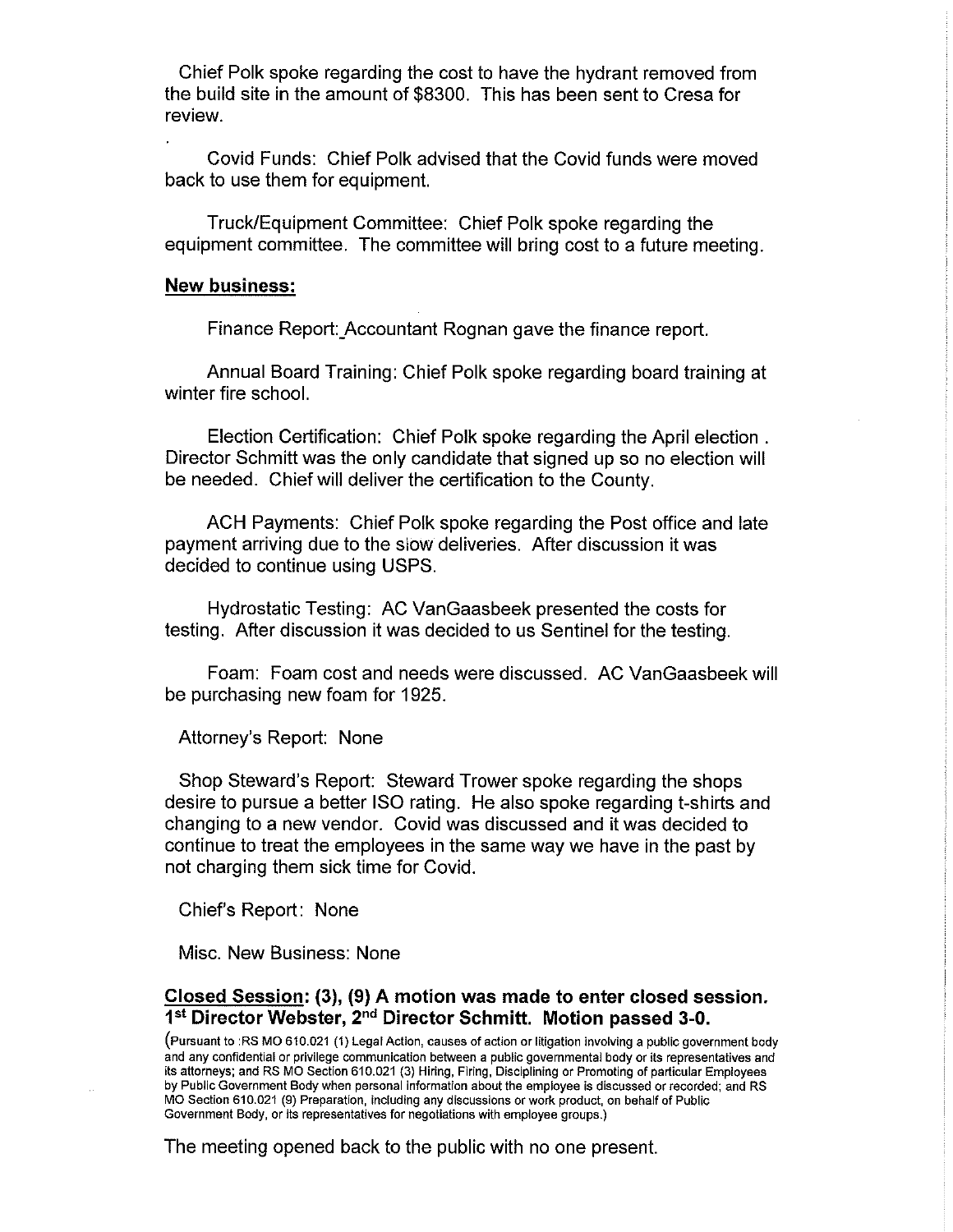A motion was made to set the next board Meeting date for Monday,<br>(February 8, 2021) at 6:30 p.m. 1<sup>st</sup> Director Webster, 2<sup>nd</sup> Director Wilburn. Motion passed 3-0.

Motion to Adjourn Meeting. 1st Director Webster, 2nd Director Wilburn. Motion passed 3-0.

ui Schmitt Secretary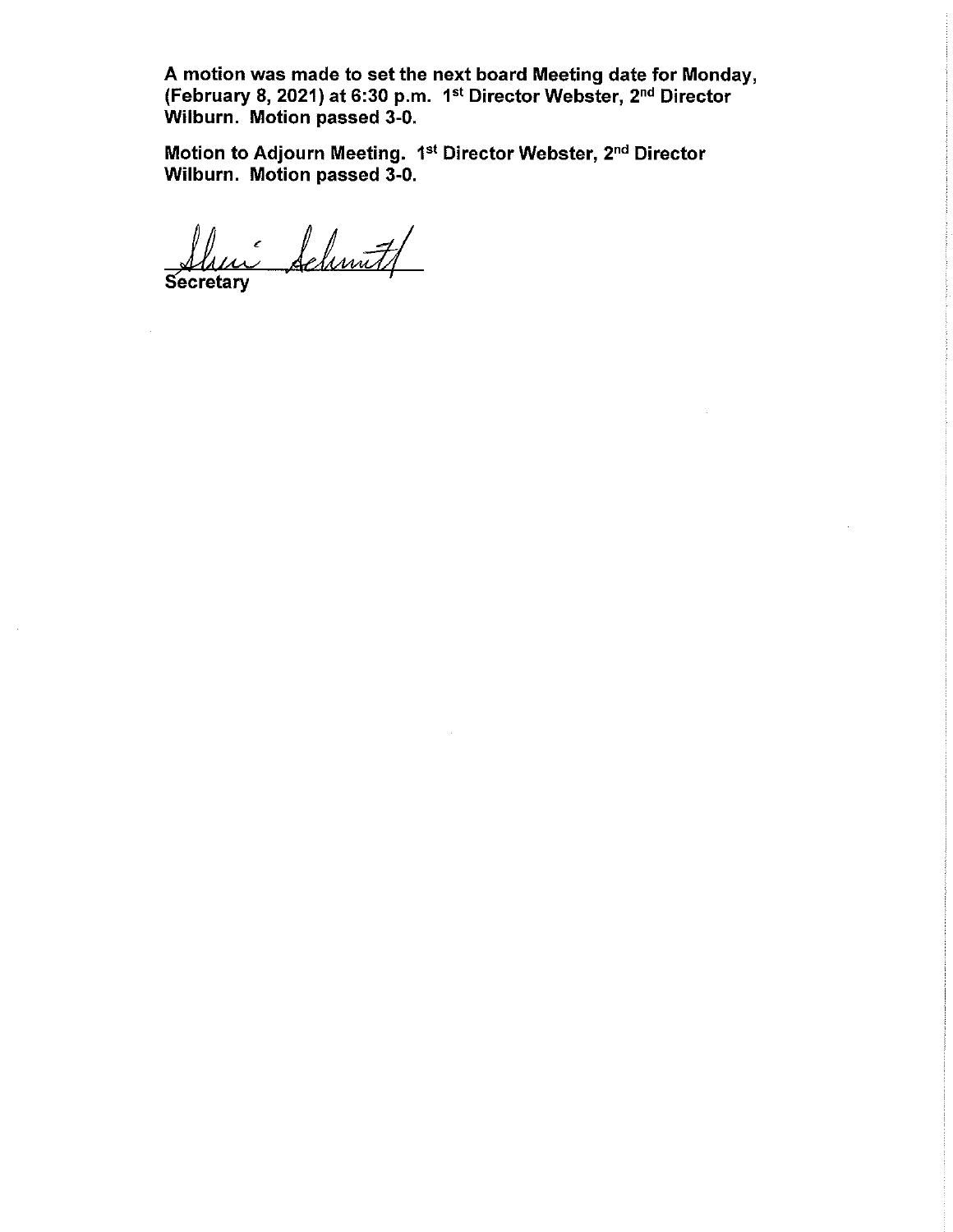| <b>VALLEY PARK FIRE PROTECTION DISTRICT</b>                |                                   |            |                        |                               |                  |  |
|------------------------------------------------------------|-----------------------------------|------------|------------------------|-------------------------------|------------------|--|
| <b>Check Register - Detail of 1060</b><br>February 8, 2021 |                                   |            |                        |                               |                  |  |
|                                                            |                                   |            |                        |                               |                  |  |
|                                                            |                                   |            |                        |                               |                  |  |
| Date                                                       | <b>Transaction Type</b>           | <b>Num</b> | <b>Name</b>            | <b>Split</b>                  | <b>Amount</b>    |  |
|                                                            | 1060 AP Account-Control           |            |                        |                               |                  |  |
| 02/08/2021                                                 | Bill Payment (Check)              | 18298      | AGT                    | 2000 Accounts Payable-Control | $-95.00$         |  |
| 02/08/2021                                                 | Bill Payment (Check)              | 18299      | <b>AIRGAS</b>          | 2000 Accounts Payable-Control | $-59.70$         |  |
| 102/08/2021                                                | Bill Payment (Check)              | 18300      | AMEREN                 | 2000 Accounts Payable-Control | $-1,235.39$      |  |
| 02/08/2021                                                 | Bill Payment (Check)              | 18301      | <b>ARCH</b>            | 2000 Accounts Payable-Control | $-24.00$         |  |
| 02/08/2021                                                 | Bill Payment (Check)              | 18302      | AT&T                   | 2000 Accounts Payable-Control | -414.52          |  |
| 02/08/2021                                                 | Bill Payment (Check)              | 18303      | <b>BADGE</b>           | 2000 Accounts Payable-Control | $-225,00$        |  |
| 02/08/2021                                                 | Bill Payment (Check)              | 18304      | <b>BOUND</b>           | 2000 Accounts Payable-Control | $-3,205.57$      |  |
| 02/08/2021                                                 | Bill Payment (Check)              | 18305      | <b>CHARTER</b>         | 2000 Accounts Payable-Control | $-181.88$        |  |
| 02/08/2021                                                 | Bill Payment (Check)              | 18306      | <b>CHUCK'S BOOTS</b>   | 2000 Accounts Payable-Control | $-189.98$        |  |
| 02/08/2021                                                 | Bill Payment (Check)              | 18307      | <b>ESS</b>             | 2000 Accounts Payable-Control | $-142.30$        |  |
| 02/08/2021                                                 | Bill Payment (Check)              | 18308      | <b>JUSTIN HIDRITCH</b> | 2000 Accounts Payable-Control | $-116.34$        |  |
| 02/08/2021                                                 | Bill Payment (Check)              | 18309      | K&K.                   | 2000 Accounts Payable-Control | $-70.44$         |  |
| 02/08/2021                                                 | Bill Payment (Check)              | 18310      | LEON                   | 2000 Accounts Payable-Control | $-980.30$        |  |
| 02/08/2021                                                 | Bill Payment (Check)              | 18311      | LEONH                  | 2000 Accounts Payable-Control | -91.801          |  |
| 02/08/2021                                                 | Bill Payment (Check)              | 18312      | <b>MARCO</b>           | 2000 Accounts Payable-Control | $-70.42$         |  |
| 02/08/2021                                                 | Bill Payment (Check)              | 18313      | MCLAUGH                | 2000 Accounts Payable-Control | $-1,600.50$      |  |
| 02/08/2021                                                 | Bill Payment (Check)              | 18314      | <b>MOAMW</b>           | 2000 Accounts Payable-Control | -6.09            |  |
| 02/08/2021                                                 | <b>Bill Payment (Check)</b>       | 18315      | <b>MOVE</b>            | 2000 Accounts Payable-Control | -148.73          |  |
| 02/08/2021                                                 | Bill Payment (Check)              | 18316      | <b>MSD</b>             | 2000 Accounts Payable-Control | $-106.43$        |  |
| 02/08/2021                                                 | Bill Payment (Check)              | 18317      | OJLPC                  | 2000 Accounts Payable-Control | $-200.00$        |  |
| 02/08/2021                                                 | Bill Payment (Check)              | 18318      | R&R                    | 2000 Accounts Payable-Control | $-110.00$        |  |
| 02/08/2021                                                 | Bill Payment (Check)              | 18319      | <b>RLK</b>             | 2000 Accounts Payable-Control | $-1,299.49$      |  |
| 02/08/2021                                                 | <b>Bill Payment (Check)</b>       | 18320      | <b>ROGNAN</b>          | 2000 Accounts Payable-Control | $-1,400.00$      |  |
| 02/08/2021                                                 | Bill Payment (Check)              | 18321      | <b>SENTINEL</b>        | 2000 Accounts Payable-Control | $-3,085,23$      |  |
| 02/08/2021                                                 | <b>Bill Payment (Check)</b>       | 18322      | <b>SPIRE</b>           | 2000 Accounts Payable-Control | $-907.45$        |  |
| 02/08/2021                                                 | <b>Bill Payment (Check)</b>       | 18323      | <b>SSMEH</b>           | 2000 Accounts Payable-Control | $-13,235,00$     |  |
| 02/08/2021                                                 | <b>Bill Payment (Check)</b>       | 18324      | <b>STONE</b>           | 2000 Accounts Payable-Control | $-31.86$         |  |
| 02/08/2021                                                 | <b>Bill Payment (Check)</b>       | 18325      | TARGET3                | 2000 Accounts Payable-Control | $-2,040.00$      |  |
| 02/08/2021                                                 | Bill Payment (Check)              | 18326      | VOYA                   | 2000 Accounts Payable-Control | 4,974.00         |  |
| 02/08/2021                                                 | <b>Bill Payment (Check)</b>       | 18327      | <b>VPELEV</b>          | 2000 Accounts Payable-Control | $-99.39$         |  |
| 02/08/2021                                                 | Bill Payment (Check)              | 18328      | <b>WASTE</b>           | 2000 Accounts Payable-Control | $-276.44$        |  |
|                                                            | Total for 1060 AP Account-Control |            |                        |                               | 36,623.25<br>-\$ |  |
|                                                            |                                   |            |                        |                               |                  |  |
|                                                            |                                   |            |                        |                               |                  |  |
|                                                            |                                   |            |                        |                               |                  |  |
|                                                            |                                   |            |                        |                               |                  |  |
|                                                            |                                   |            |                        | <u>Jim Polk</u>               |                  |  |
|                                                            |                                   |            |                        | Fire Chief                    |                  |  |
|                                                            |                                   |            |                        |                               | <b>REVIEWED</b>  |  |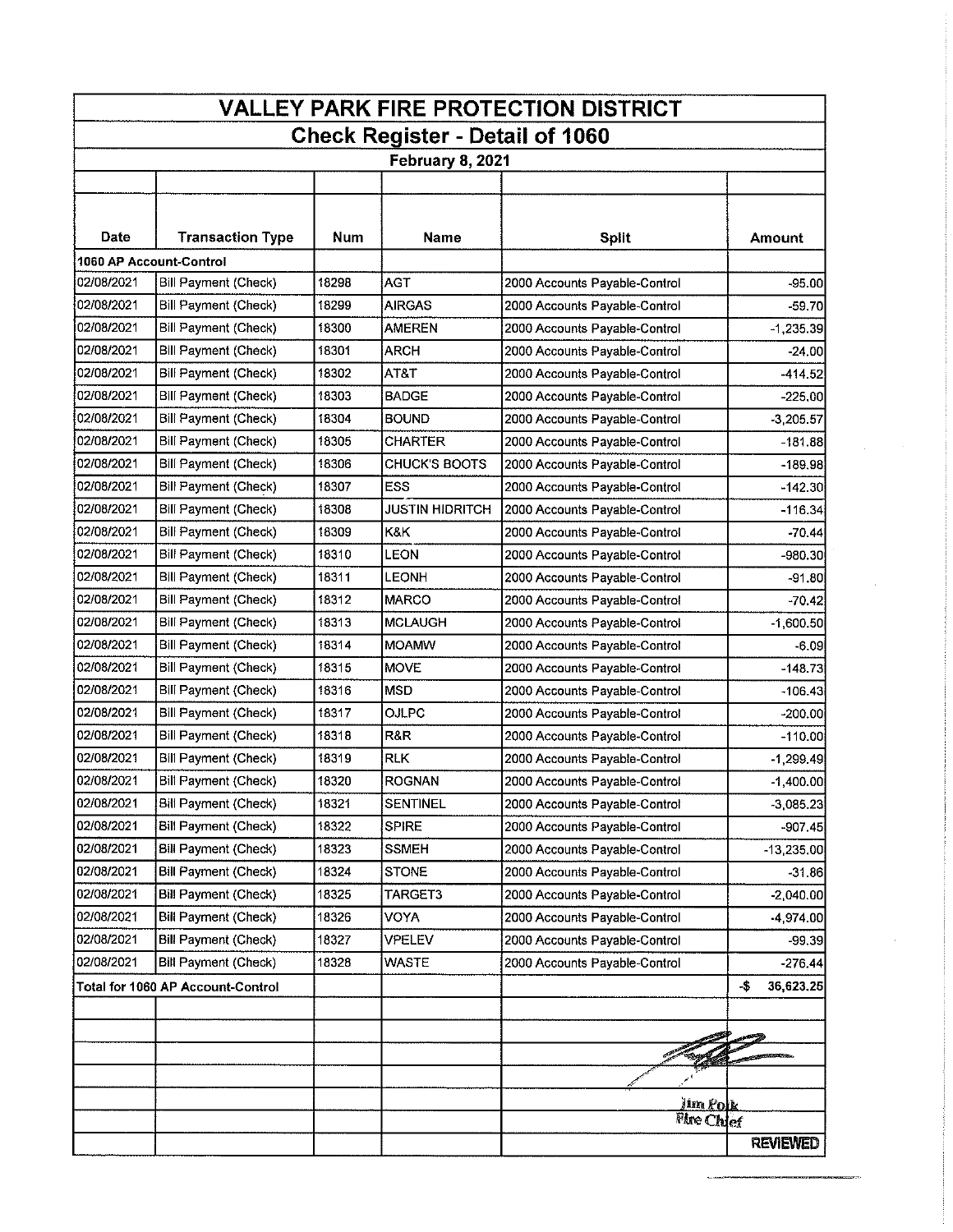|                                                                        |                       |            |                   |        |                         | <b>VALLEY PARK FIRE PROTECTION DISTRICT</b> |                  |
|------------------------------------------------------------------------|-----------------------|------------|-------------------|--------|-------------------------|---------------------------------------------|------------------|
| <b>BOND Check Register - Detail of 1023</b><br><b>February 8, 2021</b> |                       |            |                   |        |                         |                                             |                  |
|                                                                        |                       |            |                   |        |                         |                                             |                  |
| Date                                                                   | Transactil<br>on Type | <b>Num</b> | Name              | Class  | Memo/Descriptio<br>n    | <b>Split</b>                                | Amount           |
| 1023 STL Bond Capital                                                  |                       |            |                   |        |                         |                                             |                  |
| 02/08/2021                                                             | Check                 | 4141       | <b>CRESA</b>      |        | January 2021            | 5220 Capital Expenditure                    | $-6,500.00$      |
| 02/08/2021                                                             | Check                 | 4142       | JEMA <sub>2</sub> |        | EG 1826                 | 5220 Capital Expenditure                    | $-13,935,48$     |
|                                                                        |                       |            |                   |        | <b>Invoice 20-02181</b> |                                             |                  |
| 102/08/2021                                                            | Check                 | 4143       | <b>VPWELD</b>     |        | House 1                 | 5220 Capital Expenditure                    | $-1,900.00$      |
| Total for 1023 STL Bond Capital                                        |                       |            |                   |        |                         |                                             | 22,335.48<br>-\$ |
| 5220 Capital Expenditure                                               |                       |            |                   |        |                         |                                             |                  |
| 02/08/2021                                                             | Check                 | 4141       | <b>CRESA</b>      | 3 Bond |                         | 1023 STL Bond Capital                       | 6,500.00         |
| 02/08/2021                                                             | Check                 | 4142       | JEMA <sub>2</sub> | 3 Bond |                         | 1023 STL Bond Capital                       | 13,935.48        |
| 02/08/2021                                                             | Check                 | 4143       | VPWELD            | 3 Bond |                         | 1023 STL Bond Capital                       | 1,900.00         |
| Total for 5220 Capital Expenditure                                     |                       |            |                   |        |                         |                                             | 22,335.48<br>\$  |

 $\mathcal{A}^{\mathcal{A}}$ 

**REVIEWED** 

d

 $\hat{\mathcal{A}}$ 

Jim Polk<br>Fire Chief